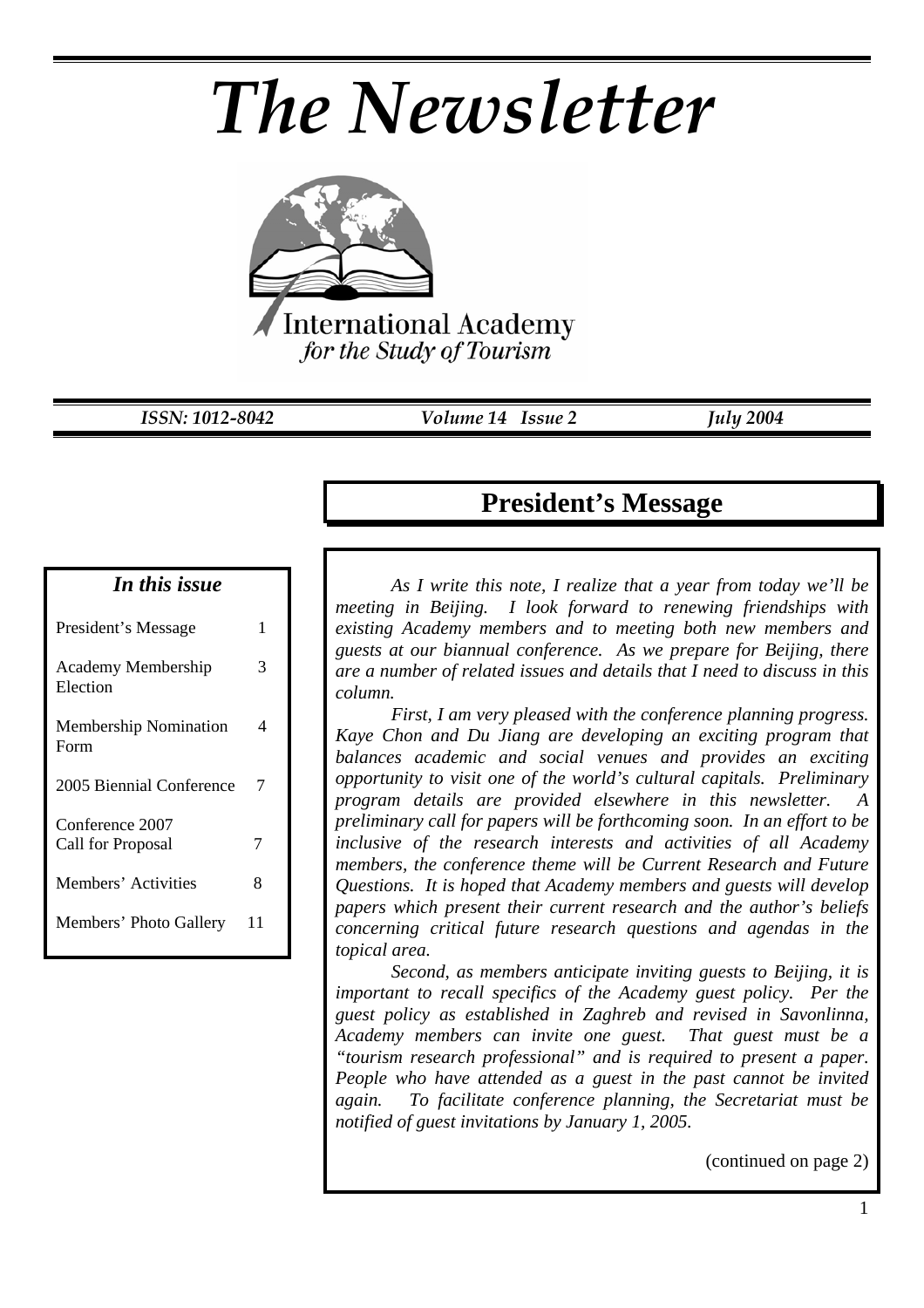*Third, we expect to produce a proceedings book from the Beijing Conference. The inability to produce a book from the Savonlinna conference has been rectified. Academy members Muzaffer Uysal and Geoffrey Crouch have agreed to publish a special issue of Tourism Analysis with the submitted papers. If necessary, we will pursue a similar course of action with the Beijing papers; I've already received commitments from four journal editors to publish academy papers if necessary. However, it is our hope that more members will develop and submit a paper so that a proceedings book can be published. In the call for papers, authors will be asked if they intend to develop and submit a proceedings paper. These papers will be given priority for the conference presentation slots.* 

*Fourth, this newsletter also coincides with the beginning of our biannual membership election. As specified in the Academy policies, all membership nominations are due by October 1, 2004. Per the nomination procedure as agreed upon at the Savonlinna business meeting, the nomination packet must include (1) a letter of support from the nominator(s), (2) a completed Academy nomination form, (3) a complete curriculum vitae, and (4) two examples of the nominee's work. All of this material must be submitted electronically, preferably in a MSWord or Adobe pdf file format. It is the nominator's responsibility to create the electronic files containing the above information. The executive will adhere strictly to the membership policy schedule so that new members can be notified in time to plan attending the Beijing conference.* 

*By now, each of you has received and, hopefully, paid your membership dues invoice for 2004. While I recognize that dues have increased from previous levels, please understand that the Executive has not initiated any new spending initiatives. The increase in dues is necessary to cover the Secretariat costs and maintain a reserve balance of \$12,000. In reaction to the dues invoice, I've received a number of inquiries from members seeking emeritus status. Per the Savonlinna business meeting, a member seeking emeritus status must request such status in writing, an e-mail is appropriate, and meet the following requirements: (1) must be 65 years of age and (2) no longer employed full time. Again, per the Savonlinna business meeting, emeritus members are required to pay dues at ½ the member price (\$50 for 2004).* 

*Again, I look forward to the Beijing conference as an opportunity both to learn from the research presentations of my colleagues and to renew valued friendships. However, there is much work to be done between over the next year. As always, I appreciate your thoughts, ideas and advice.* 

*Rick Perdue*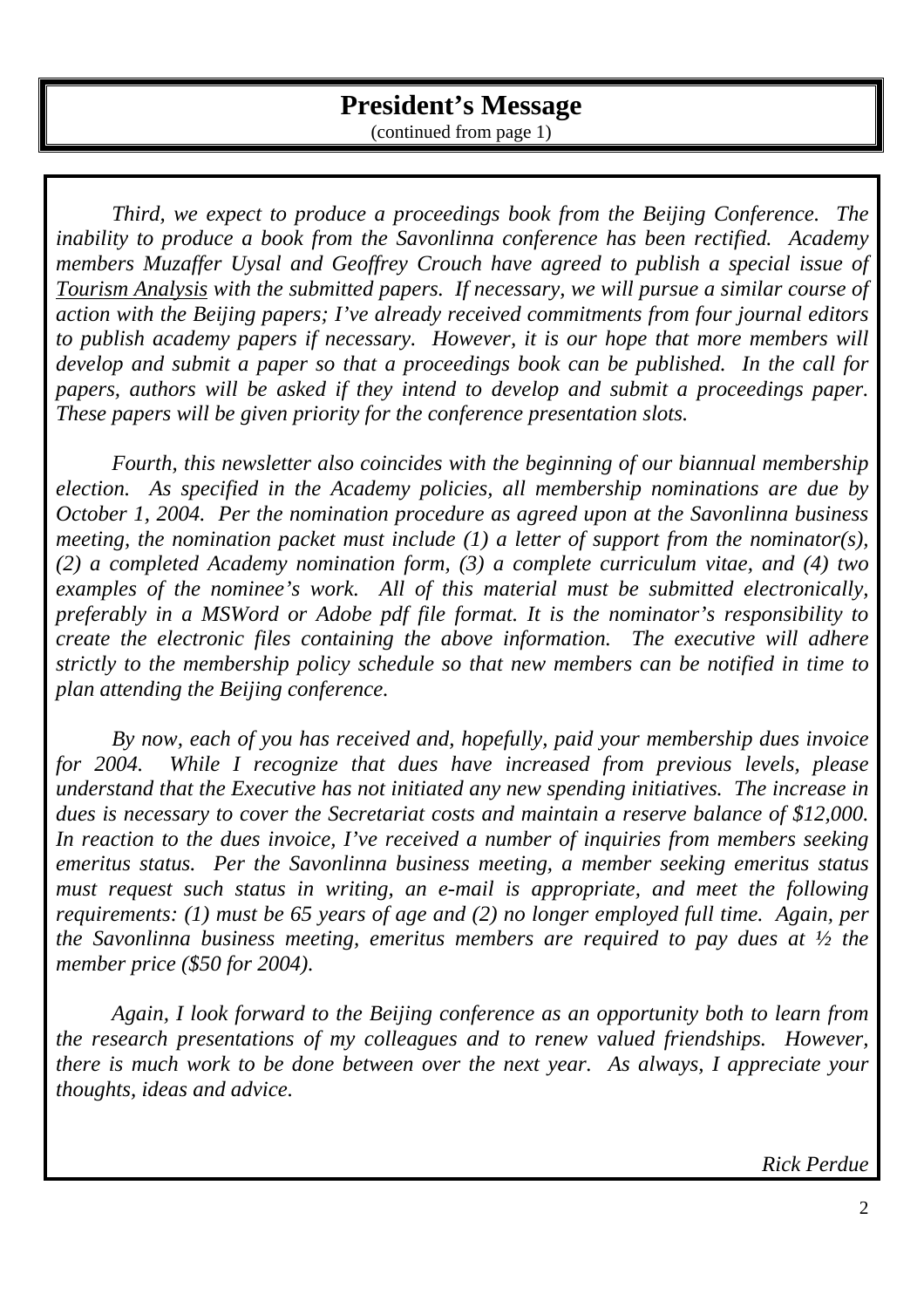## **Academy Membership Election**

To: Members, International Academy for the Study of Tourism

From: Rick Perdue

Date: July 20, 2004

RE: MEMBERSHIP ELECTION

The purpose of this memorandum is to initiate the 2004 IAST Membership Election. I hope that all Academy members will fully engage in this process by contributing nominations of qualified tourism scholars and through careful consideration and voting on the candidates.

Per the Academy membership policies, a membership nomination must include: (1) a diagnostic letter of nomination from the nominator(s), (2) a completed Academy nomination form, (3) a complete curriculum vitae, and (4) two examples of the nominee's work. All of this material must be submitted electronically, preferably in MSWord or Adobe pdf format. It is the nominator's responsibility to create the electronic files containing the above information.

An MSWord file containing the membership nomination form that can be completed by the nominee has been sent to you by email.

All nomination materials are to be submitted electronically to the Secretariat no later than October 1, 2004. The Secretariat will submit the completed nomination packets to the membership committee, who, in turn, will make a recommendation to the Academy. Academy members will be asked to complete the voting process no later than December 31, 2004. I will then notify both nominators and candidates of the voting results. It is critical that we adhere to the membership policy schedule so that new members can be notified sufficiently in advance of our Beijing conference where they will be officially welcomed into the Academy.

As in the past, the nominators will be asked to introduce new members to the Academy at the wine and cheese social in Beijing.

Due to the conscientious work and due diligence of Academy members, the last two membership elections have been very successful, adding a number of extraordinarily qualified new members. I sincerely hope that we continue that trend.

Thanks.

Rick

Professor Richard R. Perdue Editor: Journal of Travel Research <http://www.sagepub.com/journal.aspx?pid=45> President: International Academy for the Study of Tourism <http://www.tourismscholars.org/> Leeds School of Business University of Colorado - Boulder Boulder, CO 80309 - 0419 Phone: 303 - 492-2923 FAX: 303 - 492-5962 Personal Web <http://leeds.colorado.edu/faculty/perdue/>; e-mail: Richard.Perdue@Colorado.edu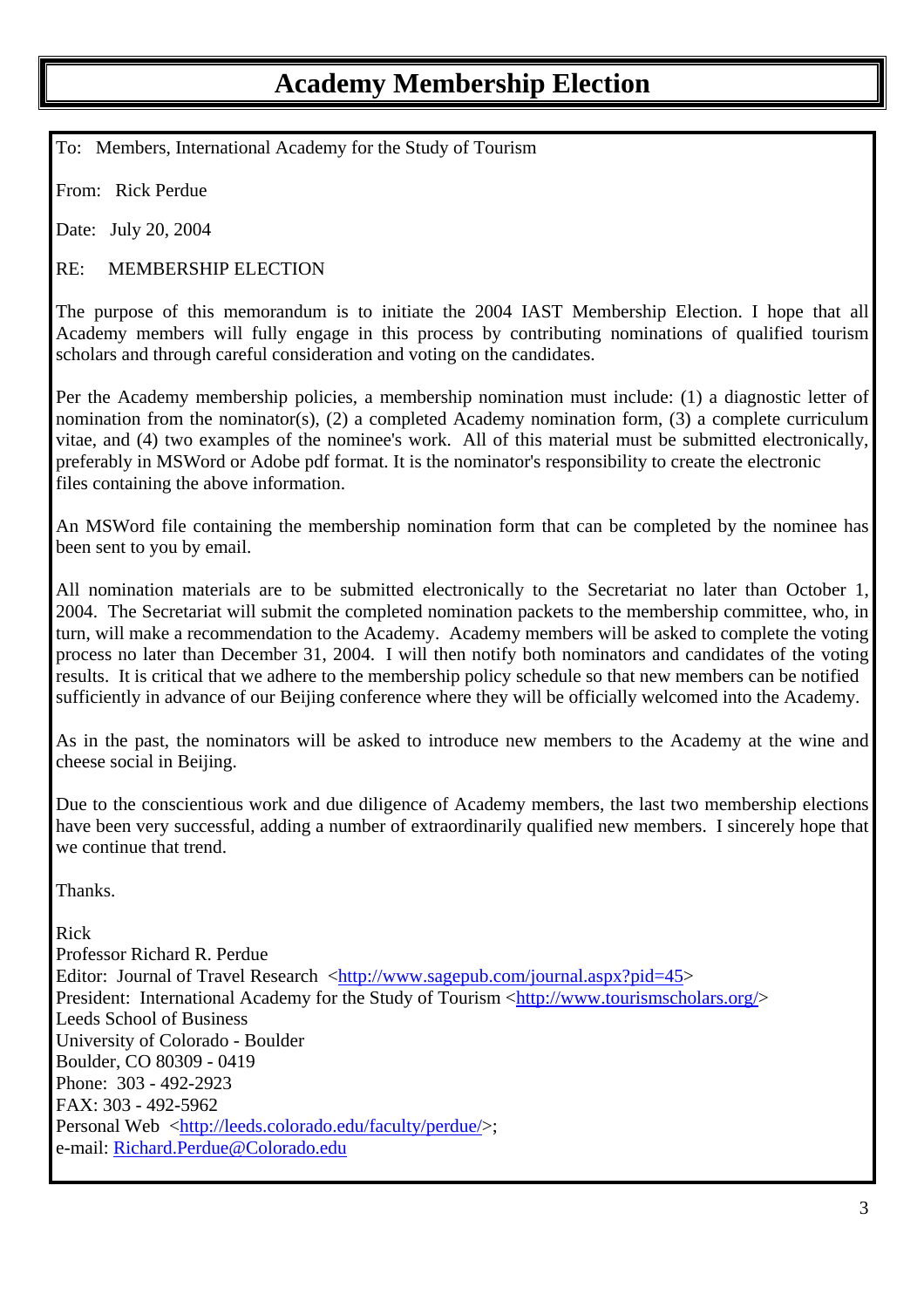#### MEMBERSHIP NOMINATION FORM (2004) International Academy for the Study of Tourism

E-mail this form and other requested items to: International Academy for the Study of Tourism Secretariat School of Hotel and Tourism Management The Hong Kong Polytechnic University hmkchon@polyu.edu.hk miguela.mena@polyu.edu.hk hmmike@inet.polyu.edu.hk

The completed nomination must include:

- 1. A diagnostic letter of support from nominator(s)
- 2. Completed Membership Nomination Form
- 3. A complete curriculum vitae
- 4. Two examples of the nominee's work.

#### **PRESENTATION OF CANDIDATE**

| Family Name or Surname:                    |                                                                                  |                                                              |
|--------------------------------------------|----------------------------------------------------------------------------------|--------------------------------------------------------------|
| First and Middle Names:                    |                                                                                  | Female:                                                      |
| <b>Highest Earned Degree:</b>              |                                                                                  | Male:<br><u> 1989 - Jan Barnett, fransk konge</u>            |
| Year Highest Degree Granted:               |                                                                                  |                                                              |
| Degree Granting University:                |                                                                                  | Country:                                                     |
| Discipline (field of study):               |                                                                                  |                                                              |
| <b>Present Position:</b>                   |                                                                                  | Since:<br><u> 1999 - Jan Jawa Barat, president politik (</u> |
| Complete (Business) Mailing Address:       | State/Province: ________________Zip/Postal Code: _______________________________ | Country:                                                     |
|                                            |                                                                                  |                                                              |
| Tel:<br>$\overline{\phantom{a}}$ Fax:      | <u> 1980 - Johann Barbara, martin a</u>                                          | E-mail: $\qquad \qquad$                                      |
| Former Positions and Years of Appointment: |                                                                                  |                                                              |

\_\_\_\_\_\_\_\_\_\_\_\_\_\_\_\_\_\_\_\_\_\_\_\_\_\_\_\_\_\_\_\_\_\_\_\_\_\_\_\_\_\_\_\_\_\_\_\_\_\_\_\_\_\_\_\_\_\_\_\_\_\_\_\_\_\_\_\_\_\_\_\_\_\_\_\_\_\_\_\_\_\_\_ \_\_\_\_\_\_\_\_\_\_\_\_\_\_\_\_\_\_\_\_\_\_\_\_\_\_\_\_\_\_\_\_\_\_\_\_\_\_\_\_\_\_\_\_\_\_\_\_\_\_\_\_\_\_\_\_\_\_\_\_\_\_\_\_\_\_\_\_\_\_\_\_\_\_\_\_\_\_\_\_\_\_\_ \_\_\_\_\_\_\_\_\_\_\_\_\_\_\_\_\_\_\_\_\_\_\_\_\_\_\_\_\_\_\_\_\_\_\_\_\_\_\_\_\_\_\_\_\_\_\_\_\_\_\_\_\_\_\_\_\_\_\_\_\_\_\_\_\_\_\_\_\_\_\_\_\_\_\_\_\_\_\_\_\_\_\_

Membership and offices held in national associations relating to tourism: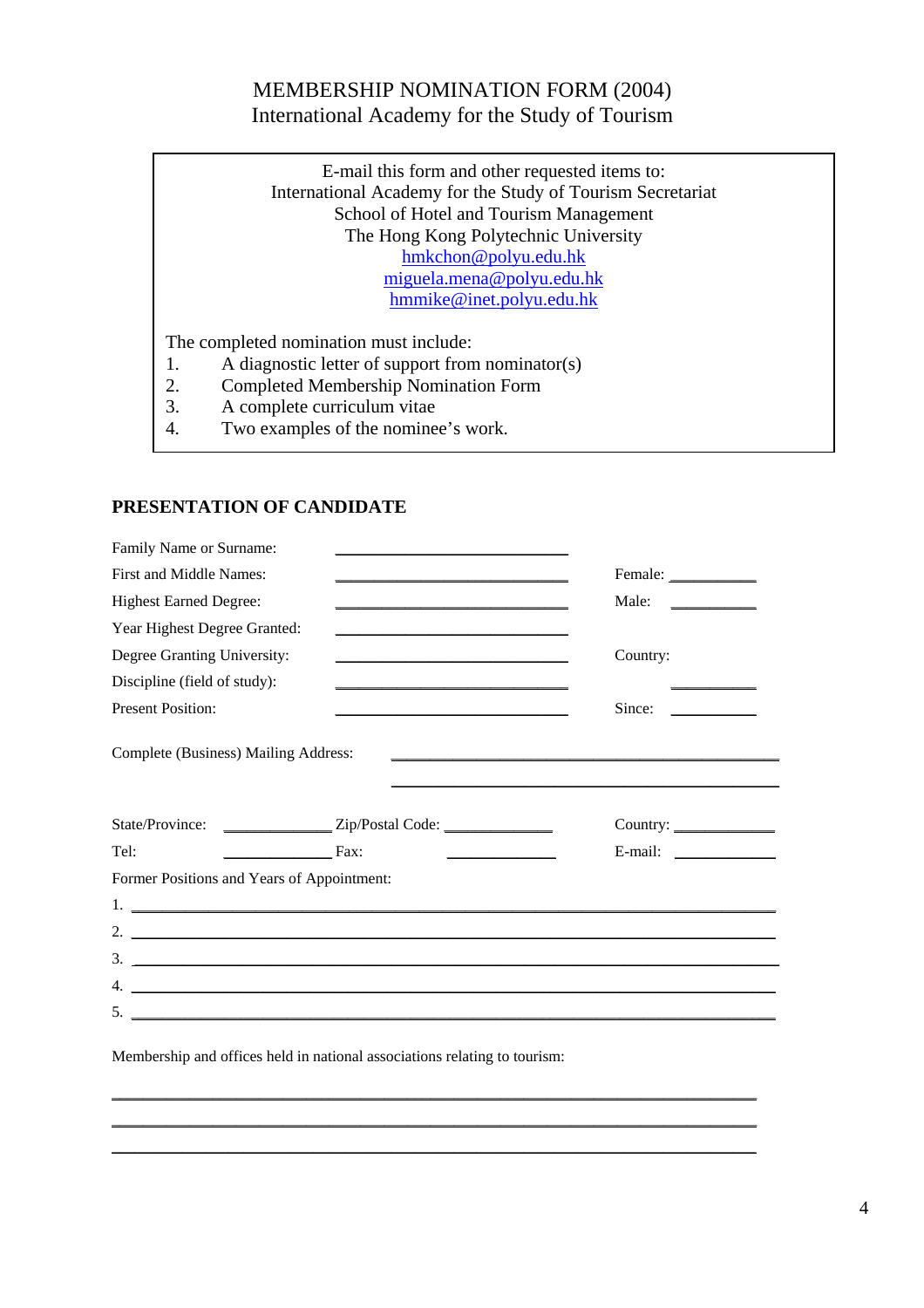#### MEMBERSHIP NOMINATION FORM (2004) International Academy for the Study of Tourism

-Page 2-

Membership and offices held in international associations relating to tourism:

Membership and offices held in (inter) governmental commissions or agencies relating to tourism:

Services to other tourism bodies or agencies:

Outstanding services/leadership position in non-tourism areas:

Awards and Recognitions: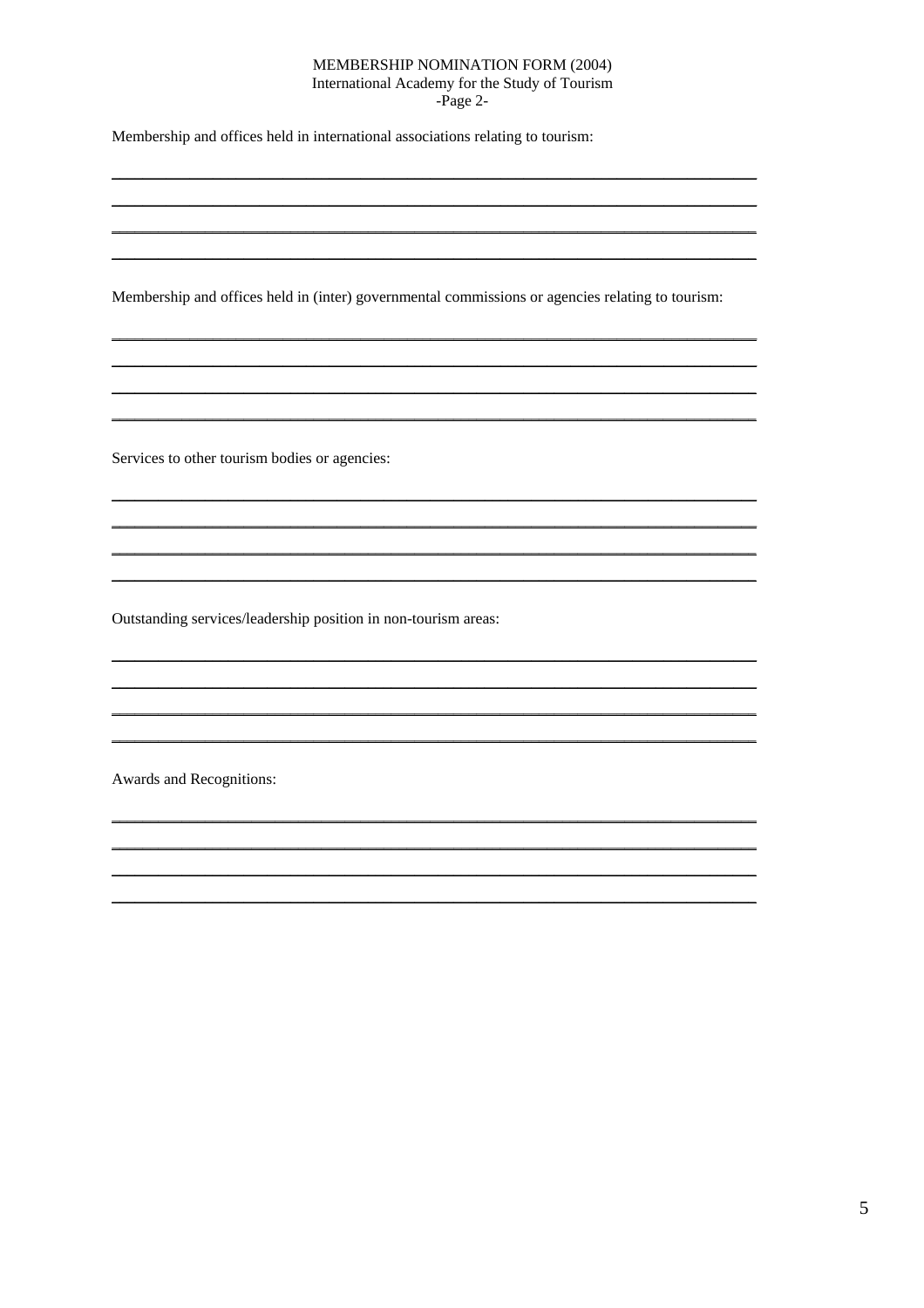#### MEMBERSHIP NOMINATION FORM (2004) International Academy for the Study of Tourism

-Page 3-

List of the candidate's most significant publications on tourism not to exceed ten in number. For articles (circle A) please give the article title and the name and year of the periodical; for books (circle B) give the title, publisher, and years of first and last editions. If co-authored, please add the other names as well.

| 1. A B           |  |  |  |
|------------------|--|--|--|
|                  |  |  |  |
| 2. A B           |  |  |  |
|                  |  |  |  |
| 3. A B           |  |  |  |
|                  |  |  |  |
| 4. A B           |  |  |  |
|                  |  |  |  |
| 5. A B           |  |  |  |
|                  |  |  |  |
| 6. A B           |  |  |  |
|                  |  |  |  |
| 7. A B           |  |  |  |
|                  |  |  |  |
| 8. A B           |  |  |  |
|                  |  |  |  |
| 9. A B           |  |  |  |
|                  |  |  |  |
| $10.$ A $\rm{B}$ |  |  |  |
|                  |  |  |  |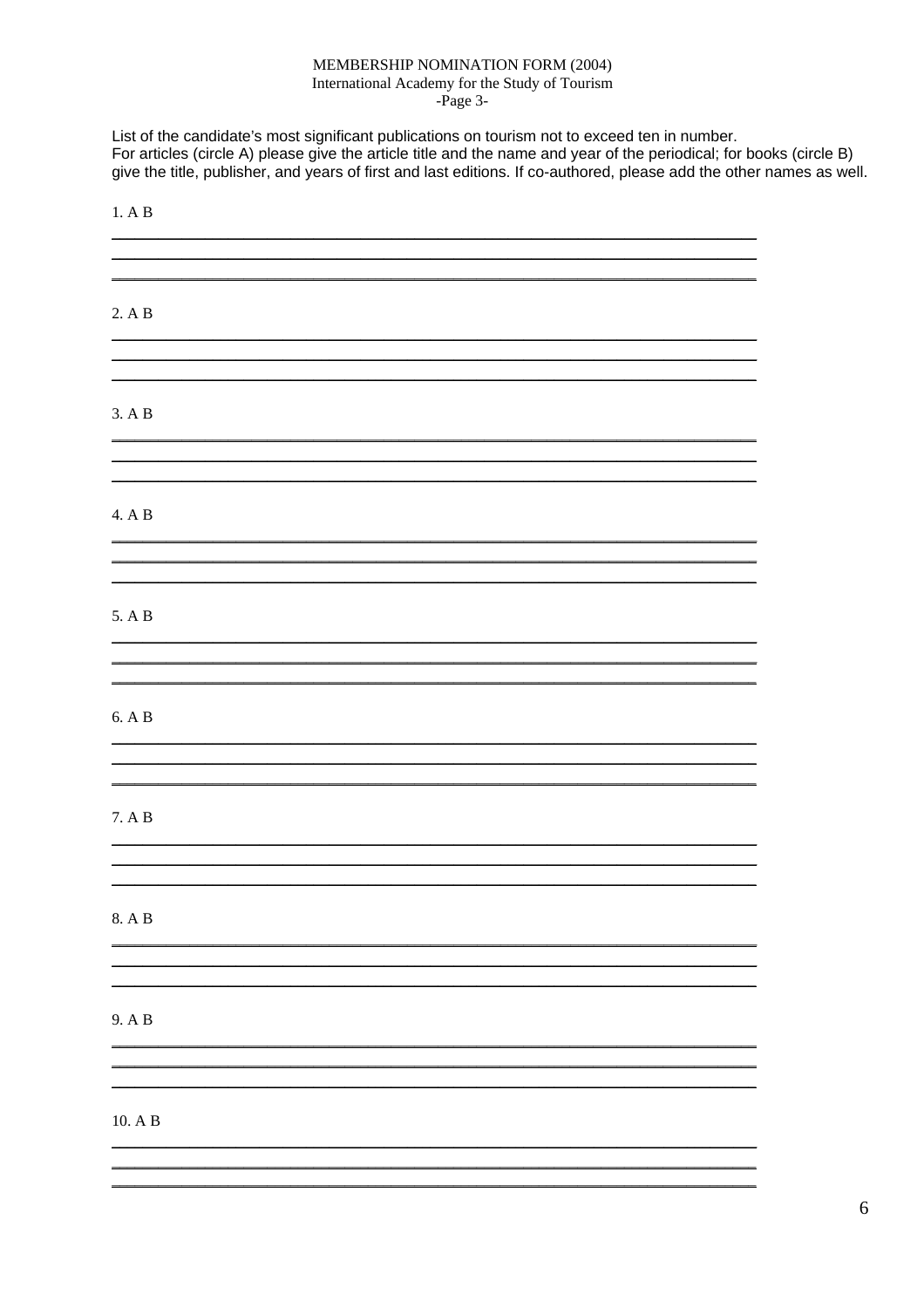# **2005 Biennial Conference**

2005 Biennial Conference of the International Academy for the Study of Tourism will be held in Beijing, China, on 1-5 July 2005. The Conference will be hosted by Beijing International Studies University (formerly Beijing Second Foreign Language University).

Executive Committee will soon announce a Call for Papers and a program for the Conference.

# **Conference 2007 Call for Proposal**

Even as we plan for our 2005 Beijing Conference, we need also to look forward to the 2007 conference. At the business meeting in Beijing, the Academy will consider proposals for its 2007 conference. Academy members who would like to host the 2007 conference or are working with an organization who might like to host the conference are encouraged to begin developing a proposal. Over the past several Academy conferences the host organization has provided the meeting facility, all audio-visual equipment and meeting support materials, meals and lodging in exchange for the Academy providing one day for host organization activities. I anticipate that we need lodging and meals for approximately 75 Academy members and guests, many of whom also bring family members. If you are interested in developing a proposal, please contact the Executive.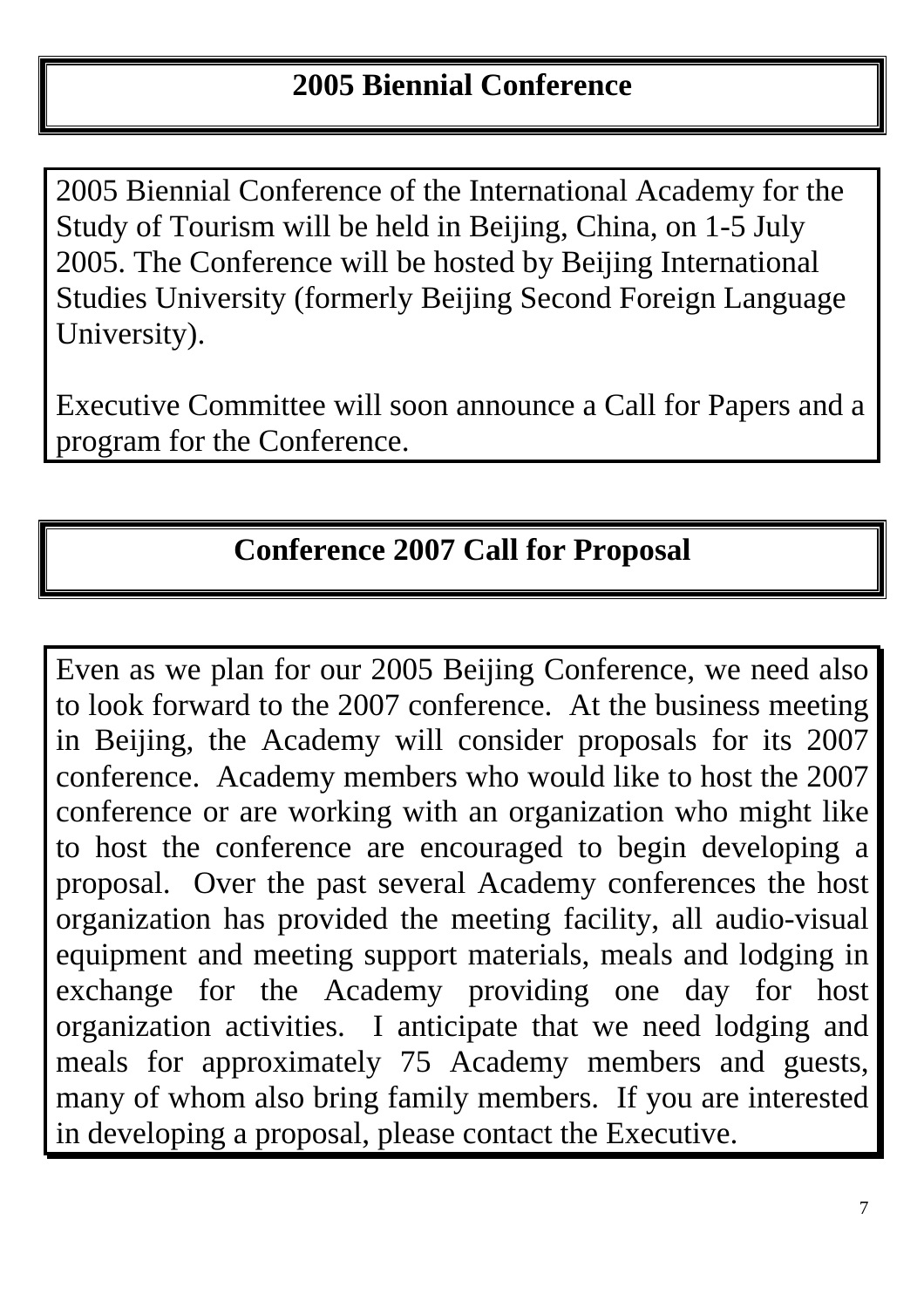# **Members' Activities**

*Kaye Chon* – Kaye was the conference chairman for the  $2<sup>nd</sup>$  ApacCHRIE Conference and the  $6<sup>th</sup>$ Biennial Conference on Tourism in Asia, which was held in Phuket, Thailand on 27-29 May 2004. About 200 tourism and hospitality researchers coming from 21 countries attended the conference. Kaye also delivered a keynote speech at the  $10^{th}$  Asia Pacific Tourism Association (APTA) annual conference held in Nagasaki, Japan on 4-7 July 2004. Other Academy members in attendance at the Conference included Geoff Wall, Philip Pearce, Sangmu Kim, Peter Murphy, Du Jiang and Chris Ryan. Next year's APTA Conference will be held in Goyang, Korea on 10- 13 July 2005.

*David Edgell* – The Haworth Press, Inc. has notified Dave that they have approved the publishing of his book: "Managing Sustainable Tourism: A Legacy for the Future". In June 2004, Dave agreed to serve on the eleven-state Southeast Tourism Policy Council. "The mission of the Southeast Tourism Policy Council is to provide leadership that insures broad representation of tourism interests in the southeast, encourage partnerships between public and private sectors of tourism and advocate for sustainable economic growth in an environmentally responsible way". In July 2004, Dave spoke at the Jamaica Sustainable Tourism Conference.

*Doug Frechtling*  $-Doug$  chaired the  $8<sup>th</sup>$  General Meeting of the WTO Education Council in Madrid, Spain on May 31-June 1, 2004. He also addressed the WTO Conference on "Creating a Framework for Tourism Policy and Destination Management" on June 3 likewise held in Madrid. On June 7, he addressed the International Destination Risk Management Conference on "The Washington DC Response & Recovery from the 9/11 Attacks". The conference was held at Bogazici University in Istanbul, Turkey and was jointly sponsored by Bogazici and the George Washington University.

*Clare Gunn* – Clare is pleased to report that his most recent book, *Western Tourism: Can Paradise be Reclaimed?* has just been released by Cognizant publishers. Not intended as a textbook, it is directed toward planners and developers of tourism in America's western region. Most of the conclusions and principles have universal application. As a foundation for the book, a comparison is made between travel conditions of the autocamping explosion of the 1920s in the region and today. The case of the author's family autocamping tour of the region in 1929 is provided for this contrast. This historical analysis demonstrates that many of the qualities and values of importance seventy years ago remain valid today. For emphasis, four destinations regions of the West are compared – northern Arizona, northern California, Oregon and Columbia River, and Yellowstone National Park. Because the dominant planning and design professionals in the past and today are landscape architects, detailed recommendations are provided for their future role. The book is 252 pages in length, contains 50 illustrations (20 in color), and includes 11 chapters. It is available from Cognizant Communications Corporation, www.cognizantcommunication.com and email: cogcomm@aol.com.

*Michael Hall* – Michael is currently on his first ever sabbatical with time being spent in Canada, Scotland, England, Norway, Sweden, Finland, Japan, Singapore and Australia. Earlier in the year, he presented papers at the ATLAS conference in Naples on tourism governance; the First International Culinary Tourism conference in Victoria, Canada; and at the State of the Art conference in Scotland on "Public Policy and Tourism: The Art of the State". His recent and upcoming publications are:

Lew, A., Hall, C.M. & Williams, A. (eds) 2004, Companion to Tourism, Blackwell Publishers, Oxford.

Hall, C.M., Duval, D. & Timothy, D. (eds) 2004, Safety and Security in Tourism: Relationships, Management and Marketing, Haworth Press, New York. (co-published simultaneously as Journal of Travel & Tourism Marketing, vol.15, no.2-4 2004).

(continued on page 9)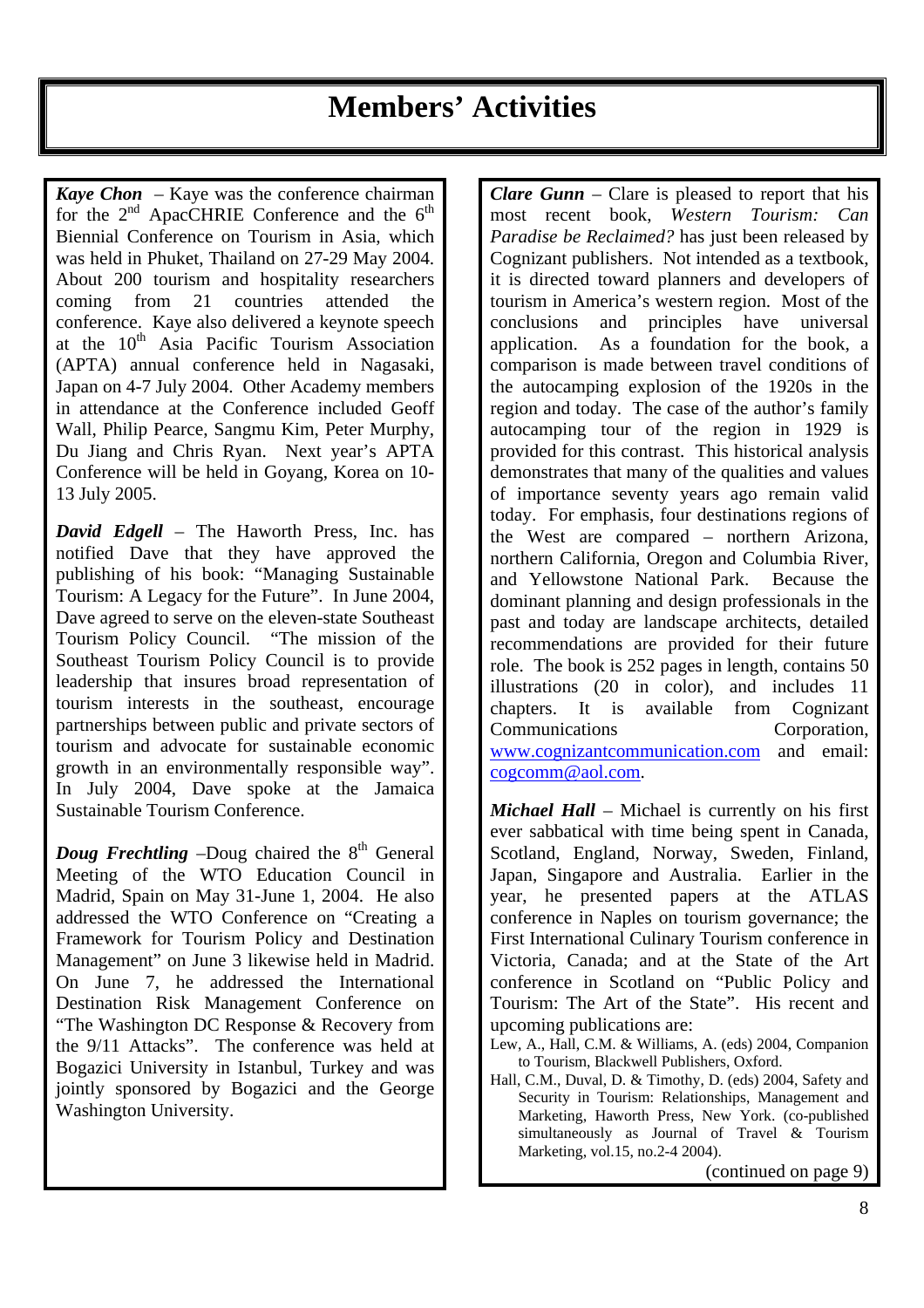## **Members' Activities**

(continued from page 8)

*Michael Hall* – His recent and upcoming publications are:

- Saarinen, J. and Hall, C.M. (eds.) 2004, Nature-Based Tourism Research in Finland: Local Contexts, Global Issues, Finnish Forest Research Institute, Research Papers 916, Rovaniemi Research Station, Rovaniemi.
- Hall, C.M. & Higham, J. (eds) 2004, Tourism, Recreation and Climate Change, Channelview Publications, Clevedon.
- Hall, C.M. & Tucker, H. (eds.) 2004, Tourism and Postcolonialism, Routledge, London.
- Hall, C.M. & Müller, D. (eds) 2004, Tourism, Mobility and Second Homes: Between Elite Landscape and Common Ground, Channelview Publications, Clevedon.
- Hall, C.M. 2005, Tourism: Rethinking the Social Science of Mobility, Prentice-Hall, Harlow.
- Hall, C.M. & Boyd, S. 2005, (eds) Tourism and Naturebased Tourism in Peripheral Areas: Development or Disaster, Channelview Publications, Clevedon.

*Don Hawkins* – Don, Eisenhower Professor of Tourism Policy at George Washington University, is serving as Chairman of the WTO Tourism Policy Forum, which will focus on *Strategic Directions for Development Assistance and Funding for Sustainable Tourism*, and will be held on October 18-20, 2004 at George Washington University, Washington, D.C. The purpose of the WTO Tourism Policy Forum (TPF) is to convene government policymakers, business leaders, educators, knowledge management experts and other informed professionals to analyze critical policy topics facing global tourism and to offer recommendations for the future. The WTO Education Council (WOT.EdC) is taking the lead in organizing the Forum in collaboration with the WTO Business Council and WTO Destination Task Force. The TPF 2004 utilizes a policy dialogue approach pioneered by George Washington University in 1990. The forum will be hosted by the George Washington University's Center for the Study of Globalization and International Institute of Tourism Studies. A product of each WTO Tourism Policy Forum will be a report on the issues discussed and the results, including analytical findings, conclusions and recommendations. The TPF issue to be addressed in 2004 responds to set strategic directions for

development assistance and funding for realizing sustainable tourism potential to contribute to the fulfillment of the United Nations Millennium Development Goals (MDGs). The TPF will provide an opportunity for WTO member countries, educational institutions, private sector firms, NGOs and multilateral/bilateral donor agencies to work together to assist developing countries in accessing and using development assistance and funding resources more effectively. Expressions of interest from Academy members should be sent to Bard Weiss at WTO (bweiss@world-tourism.org).

*Bennetta Jules-Rosette* – Bennetta continues to be committed to tourism research. Her forthcoming book on Franco-American performer Josephine Baker contains an extensive discussion of tourism at Chateau des Milandes in France and other touristic sites associated with Baker.

*Juanita Liu* – Juanita was inducted as the  $45<sup>th</sup>$ President of the Western Regional Science Association (WRSA) at their annual conference held at the Wailea Marriott on February 25 - 29, 2004. She delivered a presidential address entitled "Tourism and the Value of Culture in Regions." The WRSA is an international multidisciplinary group of university scholars and government and private-sector practitioners dedicated to the scientific analysis of regions**.**

*Brent Ritchie* – Brent was awarded the CHRIE John Wiley and Sons Research Award and the WTO Ulysses Award. In an impressive ceremony held June 3 at the Madrid Chamber of Commerce and presided by the Minister of the Presidency and Tourism of Andorra, Enric Pujal and by the City of Madrid Councilman for Economy and Citizen Participation, Miguel Angel Villanueva, the 2004 WTO Ulysses Prize was awarded to Brent, who holds the Professorship of Tourism Management in the Haskayne School of Business at the University of Calgary, Canada.

(continued on page 10)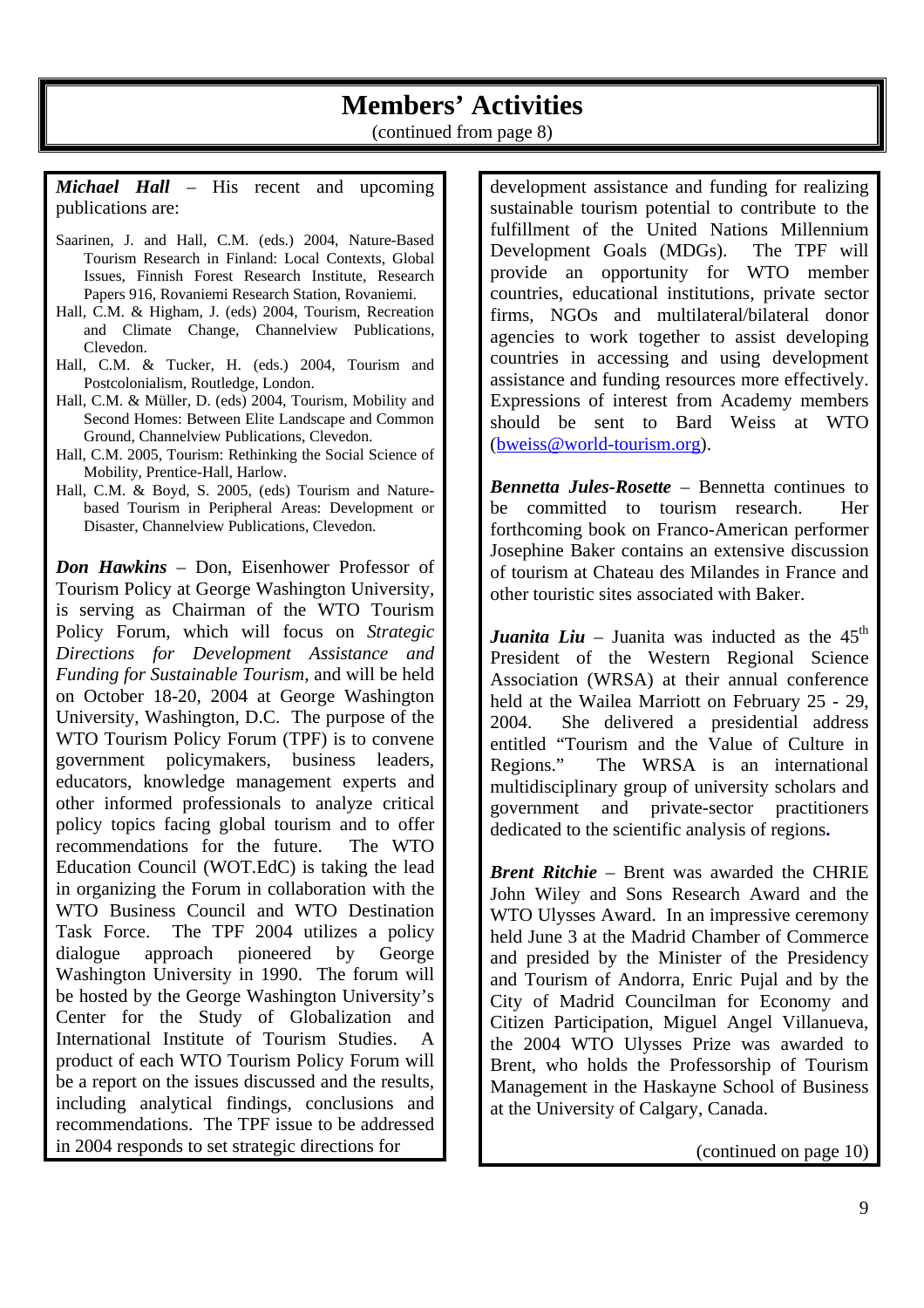## **Members' Activities**

(continued from page 9)

*Brent Ritchie* – The WTO Ulysses Prize was created by WTO in an attempt (perhaps somewhat ambitiously) to provide tourism with an award conceptually equivalent to the Nobel Prize in other areas of scholarly endeavour. More specifically, the WTO Ulysses Awards were created to foster innovation and the application of knowledge in tourism. This honour from WTO was awarded to Brent's "scientific contribution to the theory and practice of Tourism Policy, as well as leadership over the past 30 years in the area of tourism education and research."

*Chris Ryan* – Chris met other members of the Academy in Glasgow where he, Geoff Wall and Mike Hall were among the keynote speakers. He then joined Kaye Chon and again other members of the Academy in Japan for the APTA Conference, before stopping off in Hong Kong and Australia ready to step off a plane back in New Zealand to almost immediately give a lecture to his usual class. Chris has issued a call for papers for a conference to be hosted in Cambridge, New Zealand, on battlefield sites and military events as a tourist attraction. The conference is on 10th November to 12th November 2005, and delegates will also be able to visit sites of the Maori Land Wars and view a full battlefield enactment by various local enactment societies. The venue for the conference is the 1909 Cambridge Town Hall - a restored piece of colonial Edwardian architecture. If members wish to participate - please contact Chris on caryan@waikato.ac.nz

With reference to other activities, in March Chris was commissioned by the New Zealand Ministry of Tourism to undertake a review of the New Zealand's Tourism Research Council's Research Index and assess research outcomes against the 2002 Tourism Research Strategy. This exercise may have implications for future research planning and funding in New Zealand. At present, however, his main concerns are the wellbeing of his 14 year old son who is just one of 32 selected in New Zealand to play in a special football tournament being promoted in New

Zealand by Nike. Already his son is far more famous than his Dad!

*Valene Smith* – Valene announces the publication of *WESTERN TOURISM: Can Paradise Be Saved?* Clare Gunn is known worldwide as the American premier (and pioneer) in landscape architecture. His new book details incredible timedepth via two journeys, the first in 1929, the second to the same destinations in 1989. Dr. Gunn examines and analyzes the contrasts - specifically the effects of tourism - in the Western USA. Highly readable for tourism professionals, students and for a public who are concerned about environmental issues, the book is well illustrated with color photos. The volume is certain to become an important baseline upon which to appraise future development especially as the increasingly larger Asian wave of tourism reaches into Western USA and to its national parks and indigenous cultures. 252 pp; 50 illustrations, 24 color; pub. May 2004; ISBN 011-882345-44-4 Cognizant Communication Corporation;

Website: www.cognizantcommunication.com)

Email: cogcomm@aol.com;

*Allan Williams* – Allan's new books published are:

Gareth Shaw and Allan M Williams Tourism and Tourism Spaces (Sage, April 2004) 311 pages An exploration of the production and consumption of tourism, and the construction and reconstruction of tourism spaces and places.

Alan Lew, Michael Hall and Allan M Williams A Companion to Tourism Blacwells May 2004 622 pp; 48 specially commissioned essays which provide a critical review of knowledge in this subject area. The main sections cover: Perspectives in Tourism; Producing Tourism and Tourism Spaces; Globalization and Contested Places; Tourist, Values and Practices; Tourism, Place, Space and Forms; Tourism, the Environment and Society; Policies, Planning and Governance.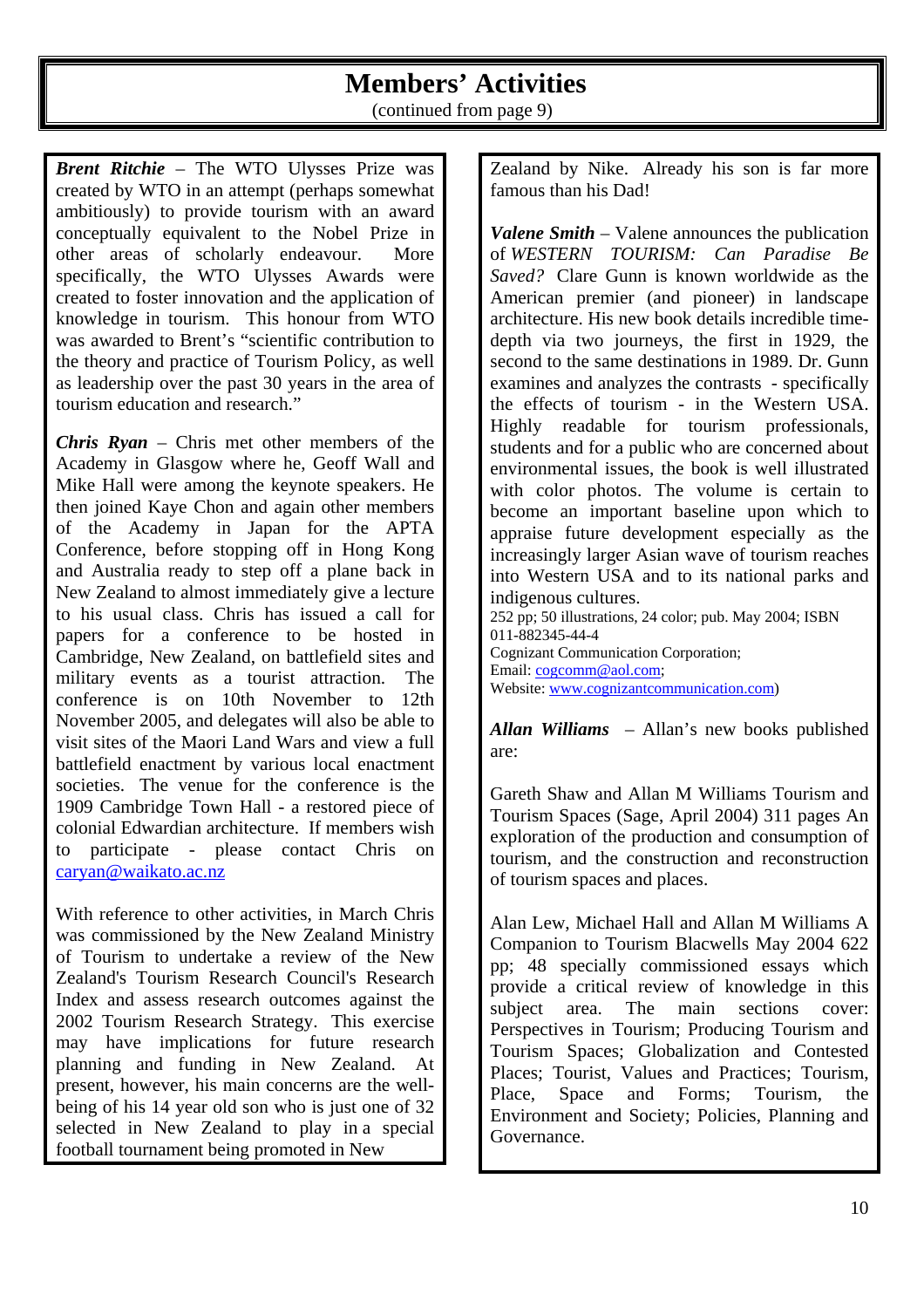## **Members' Photo Gallery**



Induction of Academy Member Juanita Liu as the 45<sup>th</sup> President of the Western Regional Science Association (WRSA) at their annual conference held at the Wailea Marriott on February 25 - 29, 2004. Pictured from left is former president Koichi Mera from University of Southern California, Dr. Liu, Executive Secretary David Plane from University of Arizona, and Clifford Nae`ole from the Ritz-Carlton.



Visit to Academy Secretariat office by member Chris Ryan (posed with Hanqin Zhang of Hong Kong PolyU)